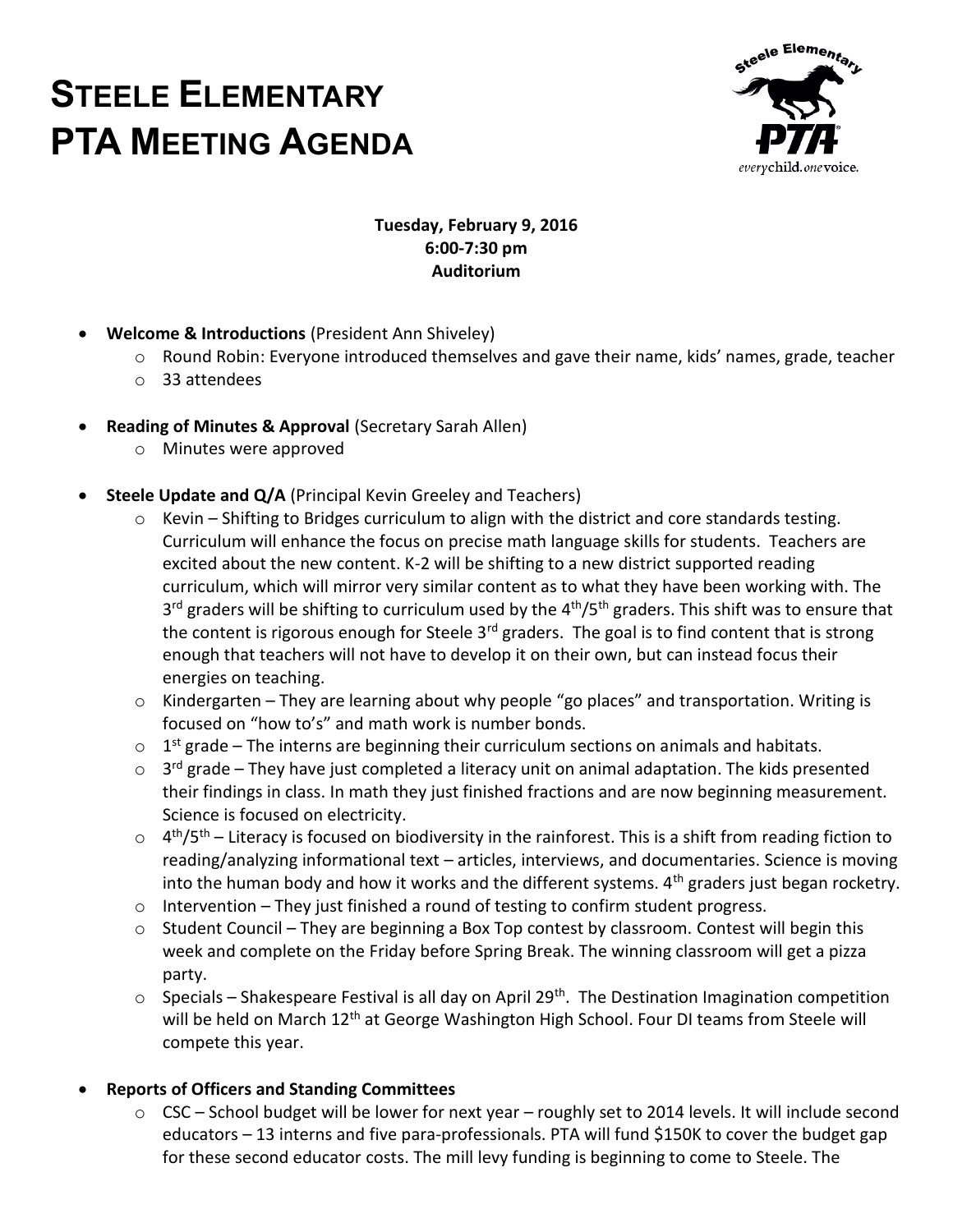amount is \$42K and it will go to funding technology and arts education, PE, and library. We will have the same number of full time positions as the current school year.

- o Finance Our revenue continues to increase as money comes in form Black Tie. Corporate matches have been on the up tick.
- o Fundraising and Events
	- Liz Kottcamp gave an update on the Stallion Fund. The goal was to raise \$115K by the 100<sup>th</sup> day of school. We have surpassed that goal and have currently raised \$127K. The Stallion fund committee will be sending out thank you notes to everyone that made a direct contribution.
	- Next big fundraiser is the Home Tour. The team is still looking for one more house for the tour. Additionally, they also need a florist to donate or provide at cost 5 arrangements for the Tour. As the time approaches, we will need volunteers. Look for updates in the Stallion. Next home tour meeting is 2/17 at Danielle Vitale's house.
- $\circ$  Volunteers -- We are in the "groove" for the year. The upcoming Dance has some volunteer opportunities, so please check out My School Anywhere.
- o Garden Committee After school garden program will be starting up on Wednesdays beginning the first week of April and running to the second to last week of school. There are 20 slots.
- $\circ$  Family Programs and School Activities' 100 tickets sold to date for the winter dance. There will be 300 total tickets for sale.
- $\circ$  Communications Committee Presentation of Survey Results Sarah Chapman & Heather Michel
	- Received 119 responses from the Steele Community, most from returning families and 24% from new families
	- 55% of respondents said that Steele communications were "excellent"
	- Teacher emails and Steele Stallion were the top two communication channels
	- 88% of new parents said they had the information that they needed on the first day of school
	- **Diamage 1** Overwhelming endorsement of keeping the paper version of the school directory
	- Next steps: Communicate the survey findings vial the Stallion, develop a plan for minimizing information duplication, evaluate opportunities to consolidate interfaces/tools/user experience, ensure information is highly relevant, current and directed to the right audience
	- New Facebook "group" that will be a private page for Steele parents has been launched. This is a forum for virtual conversations amongst Steele parents. This is different than the public Facebook page. This will be announced in the Steele Stallion press this week with instructions on how to gain access

### **New Business**

- o PTA Succession Planning Update (Ann Shiveley)
	- Very successful mixer last week to introduce parents to the open PTA EB and committee positions. Lots of parents have shown interest in roles next year. Nominations will happen at our April PTA meeting.
- o President's Update (Ann Shiveley)
	- **PTA Music Funding Request -- Approved**
- **Volunteer Recognition** (All)
	- o Science Fair parents Jocosta Champion, Peter Lazz, Mary Guyzinger, Leisel ?, Keith Miller (alumni parent)